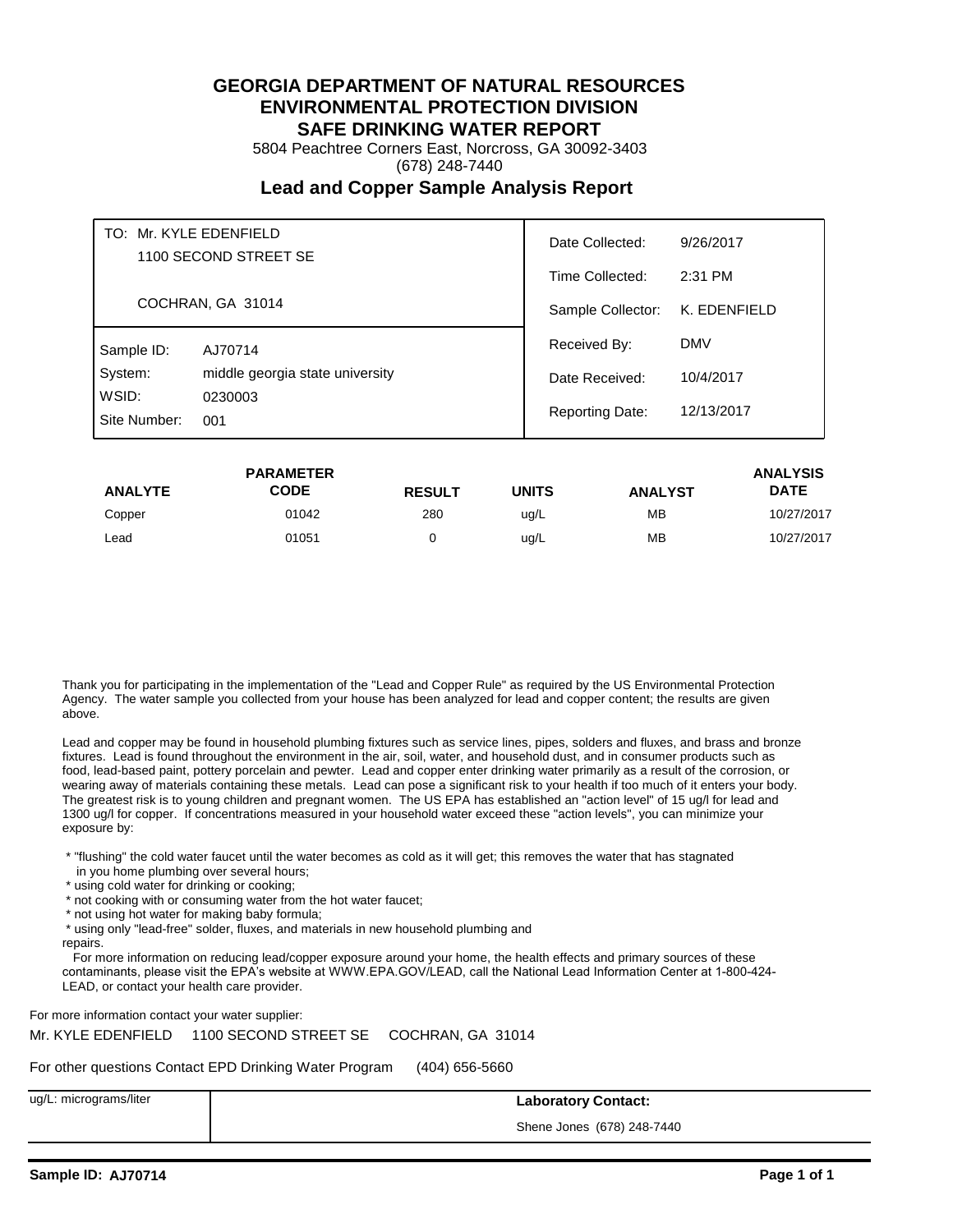5804 Peachtree Corners East, Norcross, GA 30092-3403

(678) 248-7440

## **Lead and Copper Sample Analysis Report**

| TO: Mr. KYLE EDENFIELD<br>1100 SECOND STREET SE |                                 | Date Collected:<br>9/26/2017 |              |
|-------------------------------------------------|---------------------------------|------------------------------|--------------|
|                                                 |                                 | Time Collected:              | $2:34$ PM    |
|                                                 | COCHRAN, GA 31014               | Sample Collector:            | K. EDENFIELD |
| Sample ID:                                      | AJ70715                         | Received By:                 | <b>DMV</b>   |
| System:                                         | middle georgia state university | Date Received:               | 10/4/2017    |
| WSID:<br>0230003<br>Site Number:<br>002         |                                 | <b>Reporting Date:</b>       | 12/13/2017   |

|                | <b>PARAMETER</b> |               |       |                | <b>ANALYSIS</b> |
|----------------|------------------|---------------|-------|----------------|-----------------|
| <b>ANALYTE</b> | CODE             | <b>RESULT</b> | UNITS | <b>ANALYST</b> | <b>DATE</b>     |
| Copper         | 01042            | 130           | ug/L  | <b>MB</b>      | 10/27/2017      |
| Lead           | 01051            | 2.9           | ug/L  | <b>MB</b>      | 10/27/2017      |

Thank you for participating in the implementation of the "Lead and Copper Rule" as required by the US Environmental Protection Agency. The water sample you collected from your house has been analyzed for lead and copper content; the results are given above.

Lead and copper may be found in household plumbing fixtures such as service lines, pipes, solders and fluxes, and brass and bronze fixtures. Lead is found throughout the environment in the air, soil, water, and household dust, and in consumer products such as food, lead-based paint, pottery porcelain and pewter. Lead and copper enter drinking water primarily as a result of the corrosion, or wearing away of materials containing these metals. Lead can pose a significant risk to your health if too much of it enters your body. The greatest risk is to young children and pregnant women. The US EPA has established an "action level" of 15 ug/l for lead and 1300 ug/l for copper. If concentrations measured in your household water exceed these "action levels", you can minimize your exposure by:

 \* "flushing" the cold water faucet until the water becomes as cold as it will get; this removes the water that has stagnated in you home plumbing over several hours;

- \* using cold water for drinking or cooking;
- \* not cooking with or consuming water from the hot water faucet;
- \* not using hot water for making baby formula;
- \* using only "lead-free" solder, fluxes, and materials in new household plumbing and

repairs.

 For more information on reducing lead/copper exposure around your home, the health effects and primary sources of these contaminants, please visit the EPA's website at WWW.EPA.GOV/LEAD, call the National Lead Information Center at 1-800-424- LEAD, or contact your health care provider.

For more information contact your water supplier:

Mr. KYLE EDENFIELD 1100 SECOND STREET SE COCHRAN, GA 31014

For other questions Contact EPD Drinking Water Program (404) 656-5660

ug/L: micrograms/liter **Laboratory Contact:**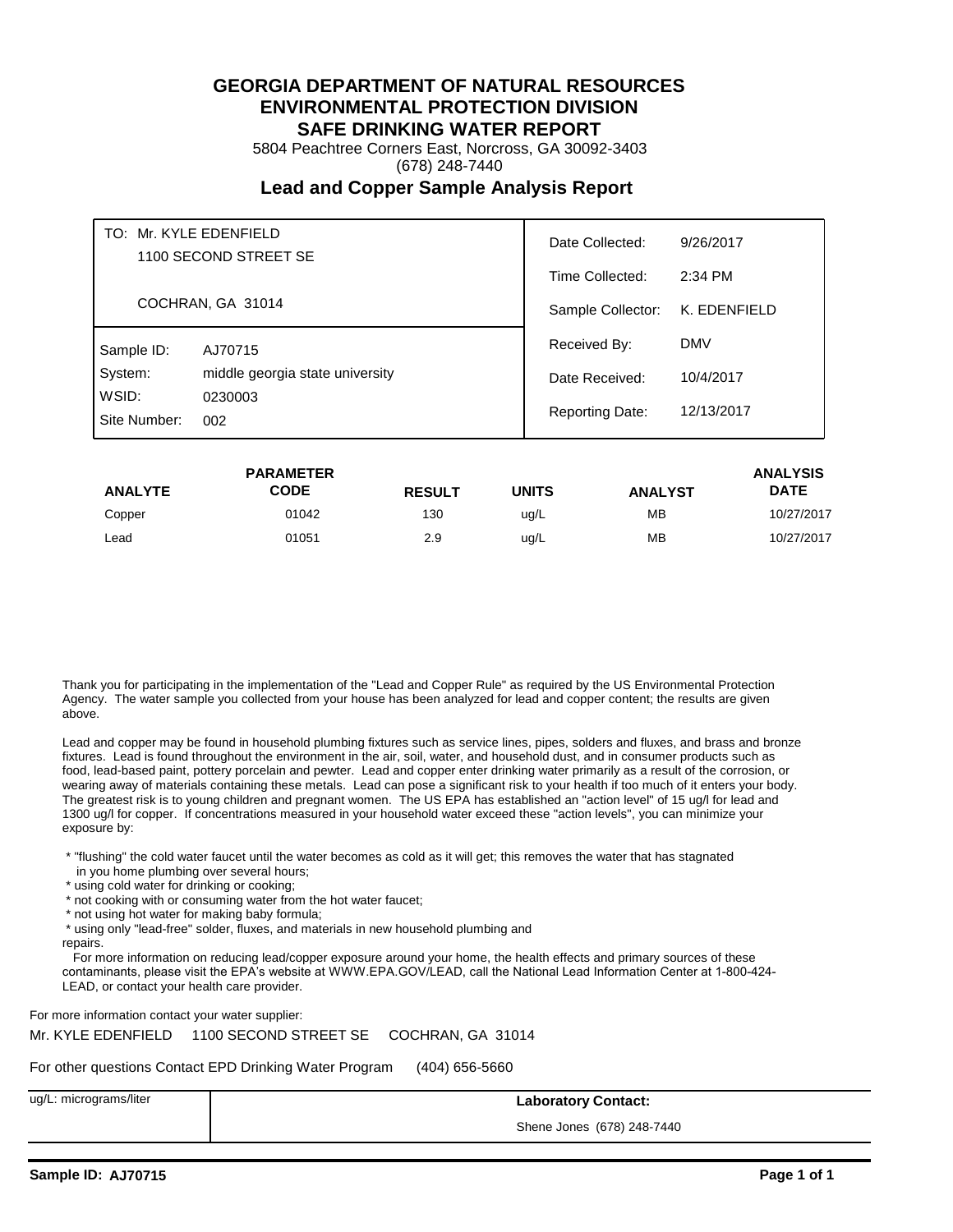5804 Peachtree Corners East, Norcross, GA 30092-3403

(678) 248-7440

## **Lead and Copper Sample Analysis Report**

| TO: Mr. KYLE EDENFIELD<br>1100 SECOND STREET SE |                                 | Date Collected:   | 9/26/2017    |
|-------------------------------------------------|---------------------------------|-------------------|--------------|
|                                                 |                                 | Time Collected:   | $2:38$ PM    |
| COCHRAN, GA 31014                               |                                 | Sample Collector: | K. EDENFIELD |
| Sample ID:                                      | AJ70716                         | Received By:      | <b>DMV</b>   |
| System:                                         | middle georgia state university | Date Received:    | 10/4/2017    |
| WSID:<br>0230003<br>Site Number:<br>003         | <b>Reporting Date:</b>          | 12/13/2017        |              |

|                | <b>PARAMETER</b> |               |       |                | <b>ANALYSIS</b> |
|----------------|------------------|---------------|-------|----------------|-----------------|
| <b>ANALYTE</b> | CODE             | <b>RESULT</b> | UNITS | <b>ANALYST</b> | <b>DATE</b>     |
| Copper         | 01042            | 220           | ug/L  | <b>MB</b>      | 10/27/2017      |
| Lead           | 01051            | 7.2           | ug/L  | <b>MB</b>      | 10/27/2017      |

Thank you for participating in the implementation of the "Lead and Copper Rule" as required by the US Environmental Protection Agency. The water sample you collected from your house has been analyzed for lead and copper content; the results are given above.

Lead and copper may be found in household plumbing fixtures such as service lines, pipes, solders and fluxes, and brass and bronze fixtures. Lead is found throughout the environment in the air, soil, water, and household dust, and in consumer products such as food, lead-based paint, pottery porcelain and pewter. Lead and copper enter drinking water primarily as a result of the corrosion, or wearing away of materials containing these metals. Lead can pose a significant risk to your health if too much of it enters your body. The greatest risk is to young children and pregnant women. The US EPA has established an "action level" of 15 ug/l for lead and 1300 ug/l for copper. If concentrations measured in your household water exceed these "action levels", you can minimize your exposure by:

 \* "flushing" the cold water faucet until the water becomes as cold as it will get; this removes the water that has stagnated in you home plumbing over several hours;

- \* using cold water for drinking or cooking;
- \* not cooking with or consuming water from the hot water faucet;
- \* not using hot water for making baby formula;
- \* using only "lead-free" solder, fluxes, and materials in new household plumbing and
- repairs.

 For more information on reducing lead/copper exposure around your home, the health effects and primary sources of these contaminants, please visit the EPA's website at WWW.EPA.GOV/LEAD, call the National Lead Information Center at 1-800-424- LEAD, or contact your health care provider.

For more information contact your water supplier:

Mr. KYLE EDENFIELD 1100 SECOND STREET SE COCHRAN, GA 31014

For other questions Contact EPD Drinking Water Program (404) 656-5660

ug/L: micrograms/liter **Laboratory Contact:**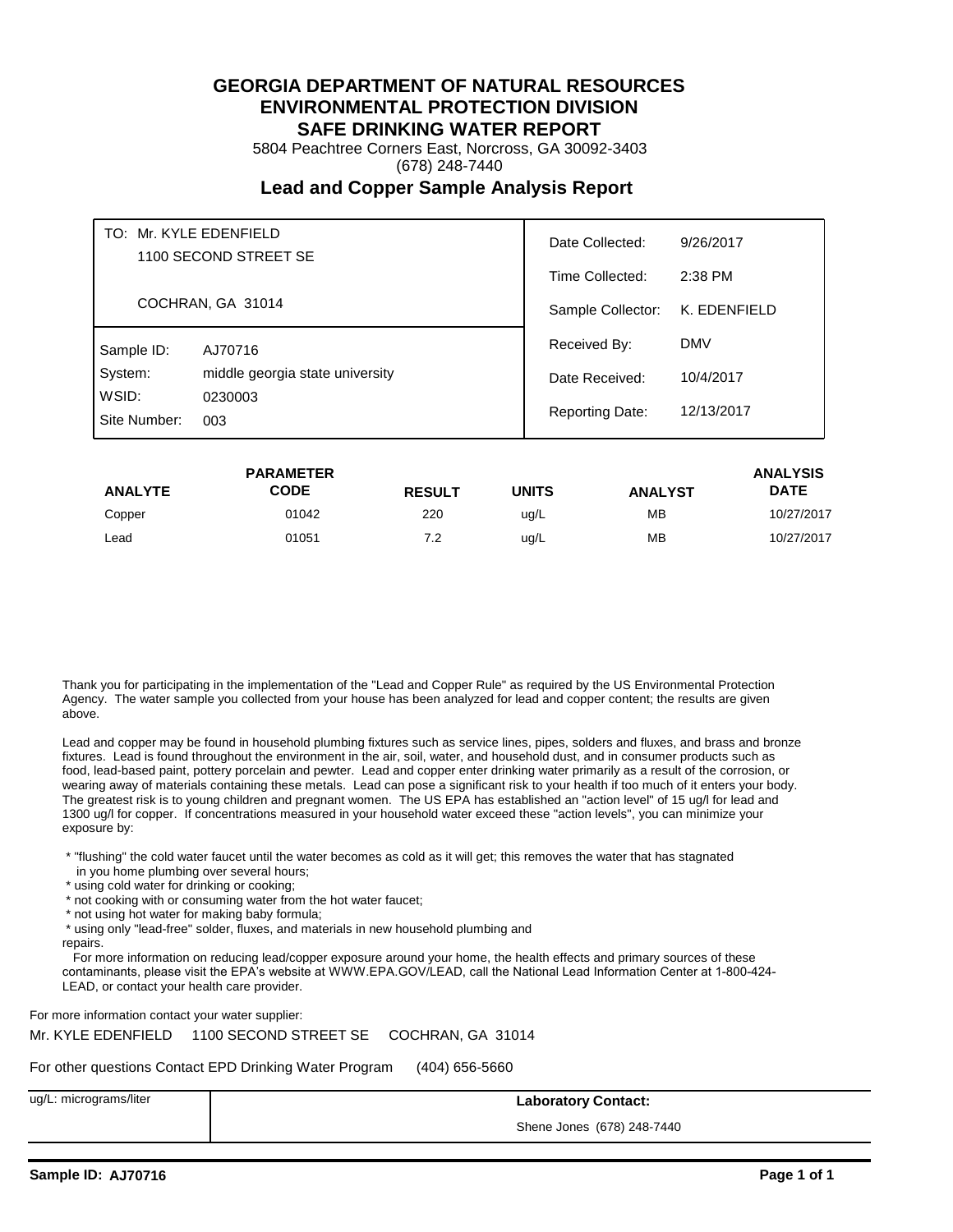5804 Peachtree Corners East, Norcross, GA 30092-3403

(678) 248-7440

## **Lead and Copper Sample Analysis Report**

| TO: Mr. KYLE EDENFIELD<br>1100 SECOND STREET SE |                                 | Date Collected:<br>9/26/2017 |              |
|-------------------------------------------------|---------------------------------|------------------------------|--------------|
|                                                 |                                 | Time Collected:              | 2:41 PM      |
|                                                 | COCHRAN, GA 31014               | Sample Collector:            | K. EDENFIELD |
| Sample ID:                                      | AJ70717                         | Received By:                 | <b>DMV</b>   |
| System:                                         | middle georgia state university | Date Received:               | 10/4/2017    |
| WSID:<br>0230003<br>Site Number:<br>004         | <b>Reporting Date:</b>          | 12/13/2017                   |              |

|                | <b>PARAMETER</b> |               |       |                | <b>ANALYSIS</b> |
|----------------|------------------|---------------|-------|----------------|-----------------|
| <b>ANALYTE</b> | CODE             | <b>RESULT</b> | UNITS | <b>ANALYST</b> | <b>DATE</b>     |
| Copper         | 01042            | 110           | ug/L  | <b>MB</b>      | 10/27/2017      |
| Lead           | 01051            | 1.2           | ug/L  | <b>MB</b>      | 10/27/2017      |

Thank you for participating in the implementation of the "Lead and Copper Rule" as required by the US Environmental Protection Agency. The water sample you collected from your house has been analyzed for lead and copper content; the results are given above.

Lead and copper may be found in household plumbing fixtures such as service lines, pipes, solders and fluxes, and brass and bronze fixtures. Lead is found throughout the environment in the air, soil, water, and household dust, and in consumer products such as food, lead-based paint, pottery porcelain and pewter. Lead and copper enter drinking water primarily as a result of the corrosion, or wearing away of materials containing these metals. Lead can pose a significant risk to your health if too much of it enters your body. The greatest risk is to young children and pregnant women. The US EPA has established an "action level" of 15 ug/l for lead and 1300 ug/l for copper. If concentrations measured in your household water exceed these "action levels", you can minimize your exposure by:

 \* "flushing" the cold water faucet until the water becomes as cold as it will get; this removes the water that has stagnated in you home plumbing over several hours;

- \* using cold water for drinking or cooking;
- \* not cooking with or consuming water from the hot water faucet;
- \* not using hot water for making baby formula;
- \* using only "lead-free" solder, fluxes, and materials in new household plumbing and

repairs.

 For more information on reducing lead/copper exposure around your home, the health effects and primary sources of these contaminants, please visit the EPA's website at WWW.EPA.GOV/LEAD, call the National Lead Information Center at 1-800-424- LEAD, or contact your health care provider.

For more information contact your water supplier:

Mr. KYLE EDENFIELD 1100 SECOND STREET SE COCHRAN, GA 31014

For other questions Contact EPD Drinking Water Program (404) 656-5660

ug/L: micrograms/liter **Laboratory Contact:**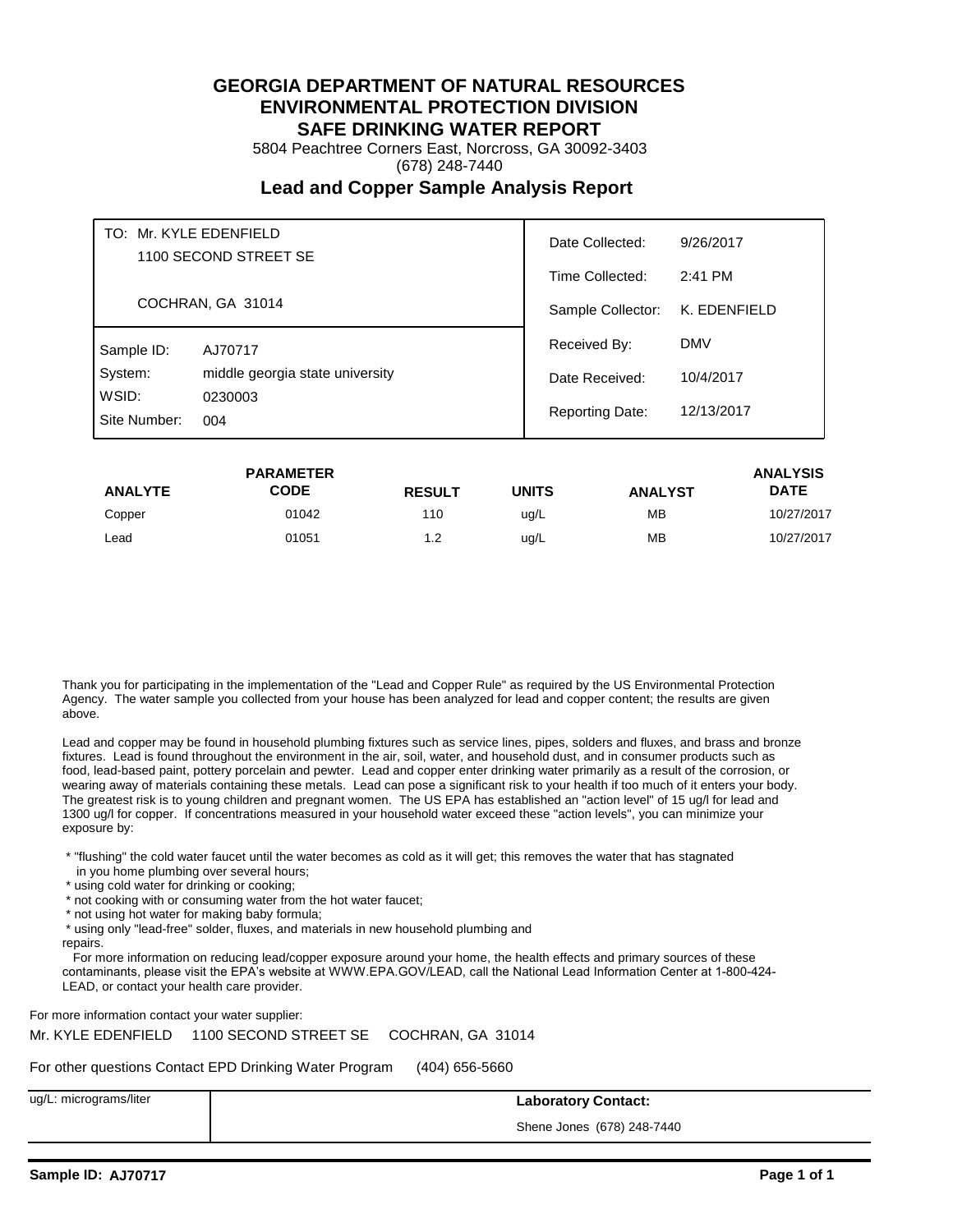5804 Peachtree Corners East, Norcross, GA 30092-3403

(678) 248-7440

## **Lead and Copper Sample Analysis Report**

| TO: Mr. KYLE EDENFIELD<br>1100 SECOND STREET SE |                                 | Date Collected:   | 9/26/2017    |
|-------------------------------------------------|---------------------------------|-------------------|--------------|
|                                                 |                                 | Time Collected:   | 2:44 PM      |
| COCHRAN, GA 31014                               |                                 | Sample Collector: | K. EDENFIELD |
| Sample ID:                                      | AJ70718                         | Received By:      | <b>DMV</b>   |
| System:                                         | middle georgia state university | Date Received:    | 10/4/2017    |
| WSID:<br>0230003<br>Site Number:<br>005         | <b>Reporting Date:</b>          | 12/13/2017        |              |

|                | <b>PARAMETER</b> |               |       |                | <b>ANALYSIS</b> |
|----------------|------------------|---------------|-------|----------------|-----------------|
| <b>ANALYTE</b> | CODE             | <b>RESULT</b> | UNITS | <b>ANALYST</b> | <b>DATE</b>     |
| Copper         | 01042            | 200           | ug/L  | <b>MB</b>      | 10/27/2017      |
| Lead           | 01051            | 2.6           | ug/L  | <b>MB</b>      | 10/27/2017      |

Thank you for participating in the implementation of the "Lead and Copper Rule" as required by the US Environmental Protection Agency. The water sample you collected from your house has been analyzed for lead and copper content; the results are given above.

Lead and copper may be found in household plumbing fixtures such as service lines, pipes, solders and fluxes, and brass and bronze fixtures. Lead is found throughout the environment in the air, soil, water, and household dust, and in consumer products such as food, lead-based paint, pottery porcelain and pewter. Lead and copper enter drinking water primarily as a result of the corrosion, or wearing away of materials containing these metals. Lead can pose a significant risk to your health if too much of it enters your body. The greatest risk is to young children and pregnant women. The US EPA has established an "action level" of 15 ug/l for lead and 1300 ug/l for copper. If concentrations measured in your household water exceed these "action levels", you can minimize your exposure by:

 \* "flushing" the cold water faucet until the water becomes as cold as it will get; this removes the water that has stagnated in you home plumbing over several hours;

- \* using cold water for drinking or cooking;
- \* not cooking with or consuming water from the hot water faucet;
- \* not using hot water for making baby formula;
- \* using only "lead-free" solder, fluxes, and materials in new household plumbing and

repairs.

 For more information on reducing lead/copper exposure around your home, the health effects and primary sources of these contaminants, please visit the EPA's website at WWW.EPA.GOV/LEAD, call the National Lead Information Center at 1-800-424- LEAD, or contact your health care provider.

For more information contact your water supplier:

Mr. KYLE EDENFIELD 1100 SECOND STREET SE COCHRAN, GA 31014

For other questions Contact EPD Drinking Water Program (404) 656-5660

ug/L: micrograms/liter **Laboratory Contact:**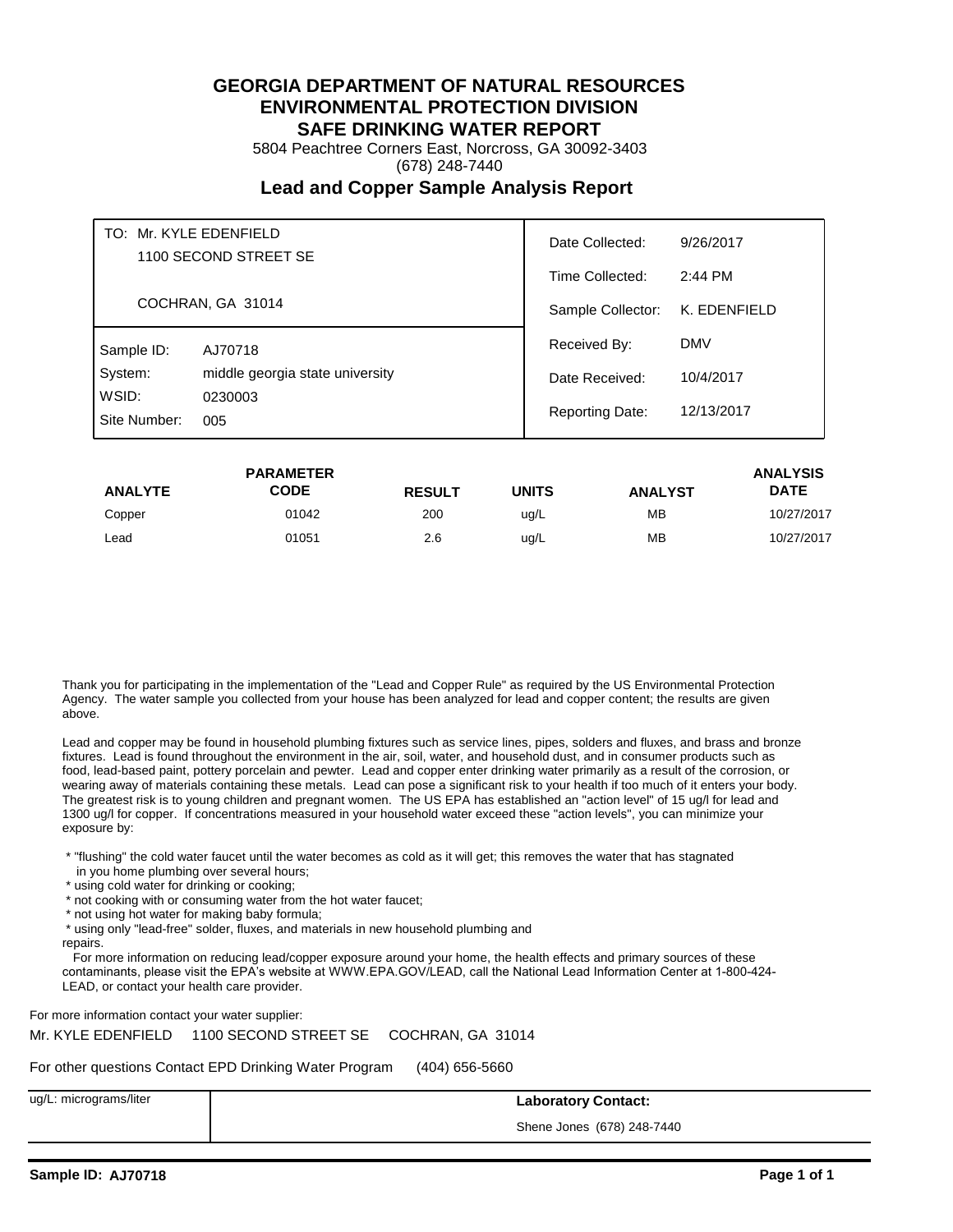5804 Peachtree Corners East, Norcross, GA 30092-3403

(678) 248-7440

## **Lead and Copper Sample Analysis Report**

| TO: Mr. KYLE EDENFIELD<br>1100 SECOND STREET SE |                                 | Date Collected:<br>9/26/2017 |              |
|-------------------------------------------------|---------------------------------|------------------------------|--------------|
|                                                 |                                 | Time Collected:              | 2:50 PM      |
|                                                 | COCHRAN, GA 31014               | Sample Collector:            | K. EDENFIELD |
| Sample ID:                                      | AJ70719                         | Received By:                 | <b>DMV</b>   |
| System:                                         | middle georgia state university | Date Received:               | 10/4/2017    |
| WSID:<br>0230003<br>Site Number:<br>006         | <b>Reporting Date:</b>          | 12/13/2017                   |              |

|                | <b>PARAMETER</b> |               |       |                | <b>ANALYSIS</b> |
|----------------|------------------|---------------|-------|----------------|-----------------|
| <b>ANALYTE</b> | CODE             | <b>RESULT</b> | UNITS | <b>ANALYST</b> | <b>DATE</b>     |
| Copper         | 01042            | 890           | ug/L  | <b>MB</b>      | 10/27/2017      |
| Lead           | 01051            | 2.6           | ug/L  | <b>MB</b>      | 10/27/2017      |

Thank you for participating in the implementation of the "Lead and Copper Rule" as required by the US Environmental Protection Agency. The water sample you collected from your house has been analyzed for lead and copper content; the results are given above.

Lead and copper may be found in household plumbing fixtures such as service lines, pipes, solders and fluxes, and brass and bronze fixtures. Lead is found throughout the environment in the air, soil, water, and household dust, and in consumer products such as food, lead-based paint, pottery porcelain and pewter. Lead and copper enter drinking water primarily as a result of the corrosion, or wearing away of materials containing these metals. Lead can pose a significant risk to your health if too much of it enters your body. The greatest risk is to young children and pregnant women. The US EPA has established an "action level" of 15 ug/l for lead and 1300 ug/l for copper. If concentrations measured in your household water exceed these "action levels", you can minimize your exposure by:

 \* "flushing" the cold water faucet until the water becomes as cold as it will get; this removes the water that has stagnated in you home plumbing over several hours;

- \* using cold water for drinking or cooking;
- \* not cooking with or consuming water from the hot water faucet;
- \* not using hot water for making baby formula;
- \* using only "lead-free" solder, fluxes, and materials in new household plumbing and

repairs.

 For more information on reducing lead/copper exposure around your home, the health effects and primary sources of these contaminants, please visit the EPA's website at WWW.EPA.GOV/LEAD, call the National Lead Information Center at 1-800-424- LEAD, or contact your health care provider.

For more information contact your water supplier:

Mr. KYLE EDENFIELD 1100 SECOND STREET SE COCHRAN, GA 31014

For other questions Contact EPD Drinking Water Program (404) 656-5660

ug/L: micrograms/liter **Laboratory Contact:**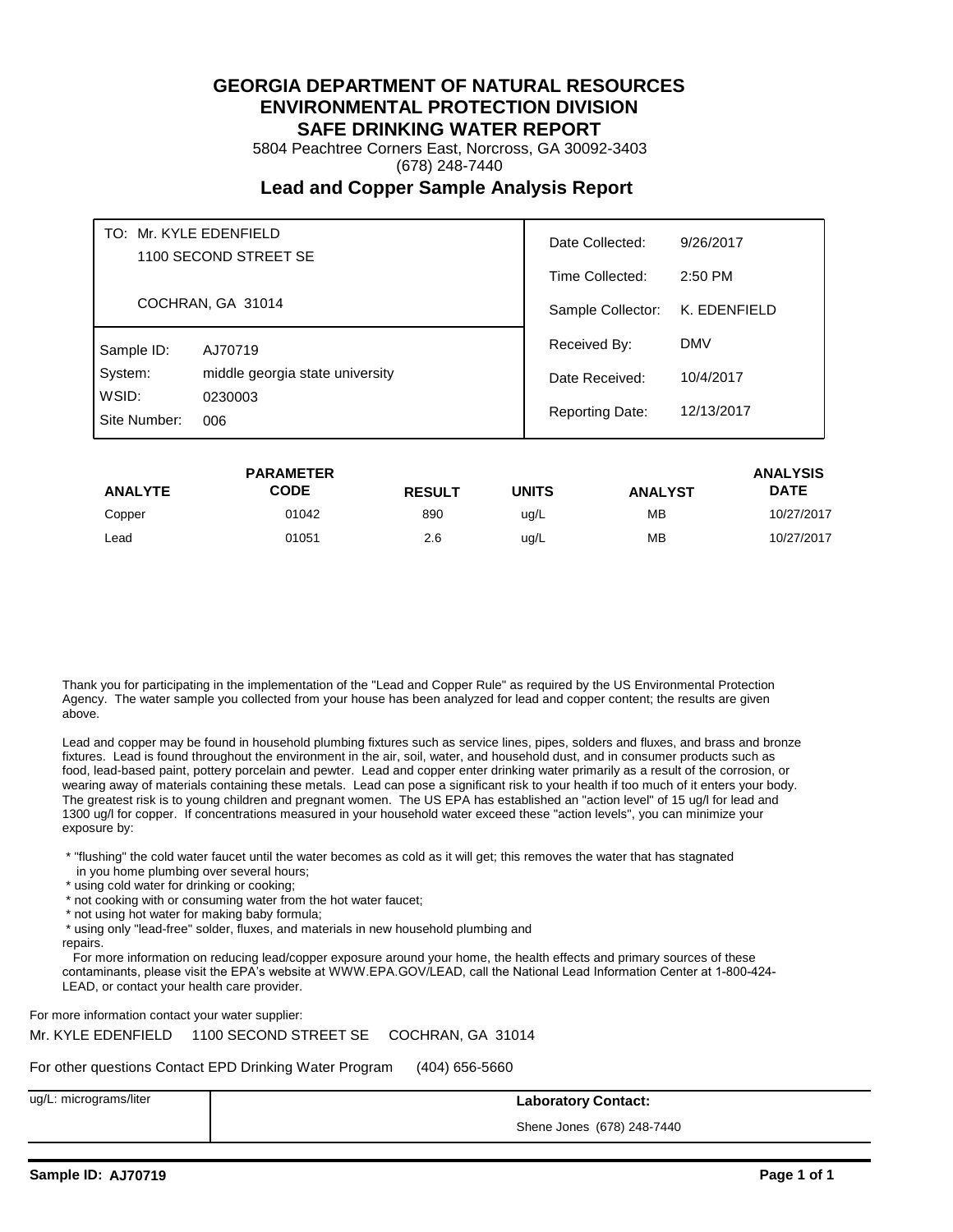5804 Peachtree Corners East, Norcross, GA 30092-3403

(678) 248-7440

## **Lead and Copper Sample Analysis Report**

| TO: Mr. KYLE EDENFIELD<br>1100 SECOND STREET SE<br>COCHRAN, GA 31014 |                                 | Date Collected:        | 9/26/2017    |
|----------------------------------------------------------------------|---------------------------------|------------------------|--------------|
|                                                                      |                                 | Time Collected:        | 2:55 PM      |
|                                                                      |                                 | Sample Collector:      | K. EDENFIELD |
| Sample ID:                                                           | AJ70720                         | Received By:           | <b>DMV</b>   |
| System:                                                              | middle georgia state university | Date Received:         | 10/4/2017    |
| WSID:<br>Site Number:                                                | 0230003<br>007                  | <b>Reporting Date:</b> | 12/13/2017   |

|                | <b>PARAMETER</b> |               |       |                | <b>ANALYSIS</b> |
|----------------|------------------|---------------|-------|----------------|-----------------|
| <b>ANALYTE</b> | CODE             | <b>RESULT</b> | UNITS | <b>ANALYST</b> | <b>DATE</b>     |
| Copper         | 01042            | 280           | ug/L  | <b>MB</b>      | 10/27/2017      |
| Lead           | 01051            |               | ug/L  | <b>MB</b>      | 10/27/2017      |

Thank you for participating in the implementation of the "Lead and Copper Rule" as required by the US Environmental Protection Agency. The water sample you collected from your house has been analyzed for lead and copper content; the results are given above.

Lead and copper may be found in household plumbing fixtures such as service lines, pipes, solders and fluxes, and brass and bronze fixtures. Lead is found throughout the environment in the air, soil, water, and household dust, and in consumer products such as food, lead-based paint, pottery porcelain and pewter. Lead and copper enter drinking water primarily as a result of the corrosion, or wearing away of materials containing these metals. Lead can pose a significant risk to your health if too much of it enters your body. The greatest risk is to young children and pregnant women. The US EPA has established an "action level" of 15 ug/l for lead and 1300 ug/l for copper. If concentrations measured in your household water exceed these "action levels", you can minimize your exposure by:

 \* "flushing" the cold water faucet until the water becomes as cold as it will get; this removes the water that has stagnated in you home plumbing over several hours;

- \* using cold water for drinking or cooking;
- \* not cooking with or consuming water from the hot water faucet;
- \* not using hot water for making baby formula;
- \* using only "lead-free" solder, fluxes, and materials in new household plumbing and

repairs.

 For more information on reducing lead/copper exposure around your home, the health effects and primary sources of these contaminants, please visit the EPA's website at WWW.EPA.GOV/LEAD, call the National Lead Information Center at 1-800-424- LEAD, or contact your health care provider.

For more information contact your water supplier:

Mr. KYLE EDENFIELD 1100 SECOND STREET SE COCHRAN, GA 31014

For other questions Contact EPD Drinking Water Program (404) 656-5660

ug/L: micrograms/liter **Laboratory Contact:**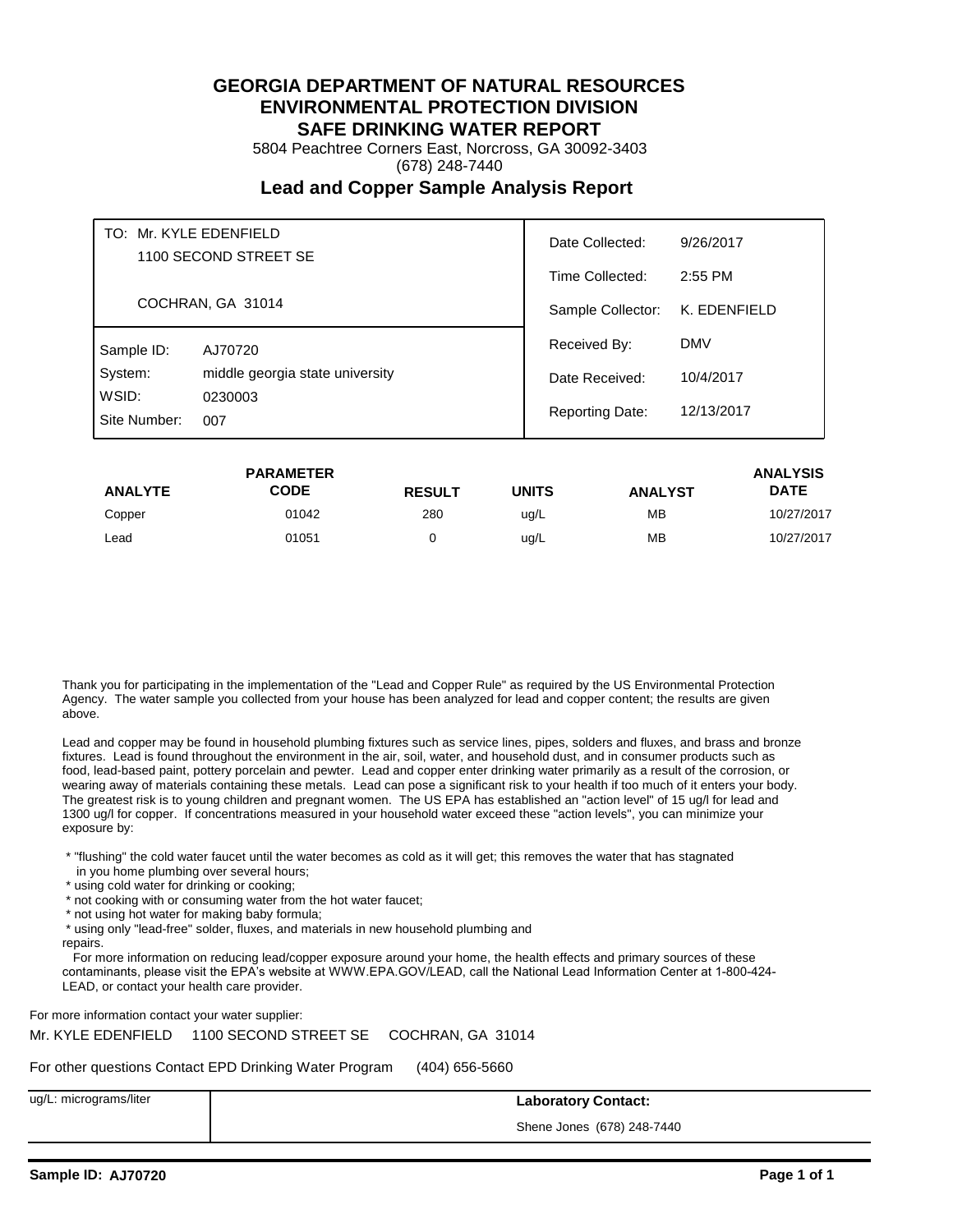5804 Peachtree Corners East, Norcross, GA 30092-3403

(678) 248-7440

## **Lead and Copper Sample Analysis Report**

| TO: Mr. KYLE EDENFIELD<br>1100 SECOND STREET SE<br>COCHRAN, GA 31014 |                                 | Date Collected:<br>9/26/2017 |              |
|----------------------------------------------------------------------|---------------------------------|------------------------------|--------------|
|                                                                      |                                 | Time Collected:              | 2:59 PM      |
|                                                                      |                                 | Sample Collector:            | K. EDENFIELD |
| Sample ID:                                                           | AJ70721                         | Received By:                 | <b>DMV</b>   |
| System:                                                              | middle georgia state university | Date Received:               | 10/4/2017    |
| WSID:<br>Site Number:                                                | 0230003<br>008                  | <b>Reporting Date:</b>       | 12/13/2017   |

|                | <b>PARAMETER</b> |               |              |                | <b>ANALYSIS</b> |
|----------------|------------------|---------------|--------------|----------------|-----------------|
| <b>ANALYTE</b> | <b>CODE</b>      | <b>RESULT</b> | <b>UNITS</b> | <b>ANALYST</b> | <b>DATE</b>     |
| Copper         | 01042            | 230           | ug/L         | <b>MB</b>      | 10/27/2017      |
| Lead           | 01051            |               | ug/L         | <b>MB</b>      | 10/27/2017      |

Thank you for participating in the implementation of the "Lead and Copper Rule" as required by the US Environmental Protection Agency. The water sample you collected from your house has been analyzed for lead and copper content; the results are given above.

Lead and copper may be found in household plumbing fixtures such as service lines, pipes, solders and fluxes, and brass and bronze fixtures. Lead is found throughout the environment in the air, soil, water, and household dust, and in consumer products such as food, lead-based paint, pottery porcelain and pewter. Lead and copper enter drinking water primarily as a result of the corrosion, or wearing away of materials containing these metals. Lead can pose a significant risk to your health if too much of it enters your body. The greatest risk is to young children and pregnant women. The US EPA has established an "action level" of 15 ug/l for lead and 1300 ug/l for copper. If concentrations measured in your household water exceed these "action levels", you can minimize your exposure by:

 \* "flushing" the cold water faucet until the water becomes as cold as it will get; this removes the water that has stagnated in you home plumbing over several hours;

- \* using cold water for drinking or cooking;
- \* not cooking with or consuming water from the hot water faucet;
- \* not using hot water for making baby formula;
- \* using only "lead-free" solder, fluxes, and materials in new household plumbing and

repairs.

 For more information on reducing lead/copper exposure around your home, the health effects and primary sources of these contaminants, please visit the EPA's website at WWW.EPA.GOV/LEAD, call the National Lead Information Center at 1-800-424- LEAD, or contact your health care provider.

For more information contact your water supplier:

Mr. KYLE EDENFIELD 1100 SECOND STREET SE COCHRAN, GA 31014

For other questions Contact EPD Drinking Water Program (404) 656-5660

ug/L: micrograms/liter **Laboratory Contact:**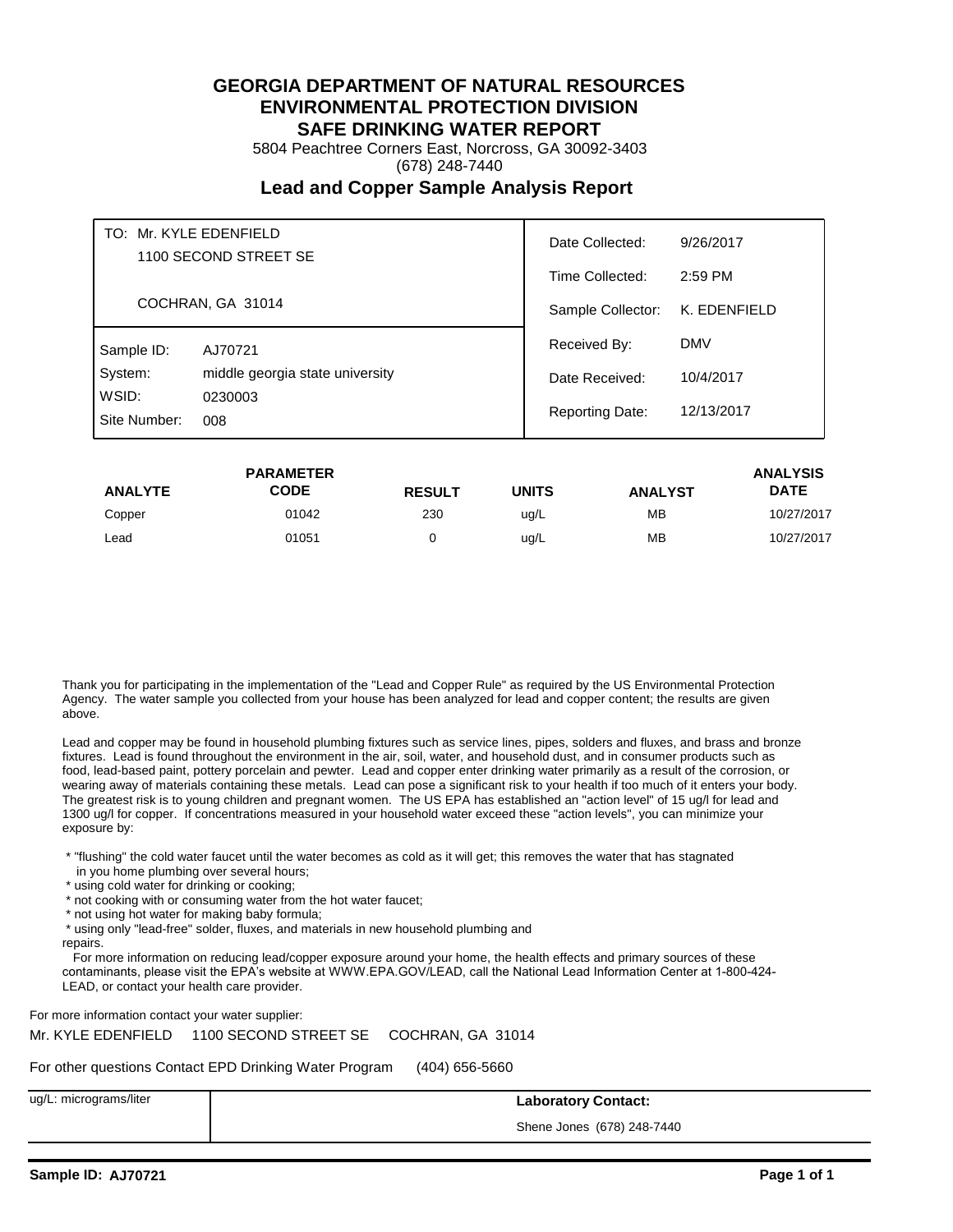5804 Peachtree Corners East, Norcross, GA 30092-3403

(678) 248-7440

## **Lead and Copper Sample Analysis Report**

| TO: Mr. KYLE EDENFIELD<br>1100 SECOND STREET SE<br>COCHRAN, GA 31014 |                                 | Date Collected:        | 9/26/2017    |
|----------------------------------------------------------------------|---------------------------------|------------------------|--------------|
|                                                                      |                                 | Time Collected:        | $3:04$ PM    |
|                                                                      |                                 | Sample Collector:      | K. EDENFIELD |
| Sample ID:                                                           | AJ70722                         | Received By:           | <b>DMV</b>   |
| System:                                                              | middle georgia state university | Date Received:         | 10/4/2017    |
| WSID:<br>Site Number:                                                | 0230003<br>009                  | <b>Reporting Date:</b> | 12/13/2017   |

|                | <b>PARAMETER</b> |               |       |                | <b>ANALYSIS</b> |
|----------------|------------------|---------------|-------|----------------|-----------------|
| <b>ANALYTE</b> | CODE             | <b>RESULT</b> | UNITS | <b>ANALYST</b> | <b>DATE</b>     |
| Copper         | 01042            | 370           | ug/L  | <b>MB</b>      | 10/27/2017      |
| Lead           | 01051            | 1.1           | ug/L  | <b>MB</b>      | 10/27/2017      |

Thank you for participating in the implementation of the "Lead and Copper Rule" as required by the US Environmental Protection Agency. The water sample you collected from your house has been analyzed for lead and copper content; the results are given above.

Lead and copper may be found in household plumbing fixtures such as service lines, pipes, solders and fluxes, and brass and bronze fixtures. Lead is found throughout the environment in the air, soil, water, and household dust, and in consumer products such as food, lead-based paint, pottery porcelain and pewter. Lead and copper enter drinking water primarily as a result of the corrosion, or wearing away of materials containing these metals. Lead can pose a significant risk to your health if too much of it enters your body. The greatest risk is to young children and pregnant women. The US EPA has established an "action level" of 15 ug/l for lead and 1300 ug/l for copper. If concentrations measured in your household water exceed these "action levels", you can minimize your exposure by:

 \* "flushing" the cold water faucet until the water becomes as cold as it will get; this removes the water that has stagnated in you home plumbing over several hours;

- \* using cold water for drinking or cooking;
- \* not cooking with or consuming water from the hot water faucet;
- \* not using hot water for making baby formula;
- \* using only "lead-free" solder, fluxes, and materials in new household plumbing and

repairs.

 For more information on reducing lead/copper exposure around your home, the health effects and primary sources of these contaminants, please visit the EPA's website at WWW.EPA.GOV/LEAD, call the National Lead Information Center at 1-800-424- LEAD, or contact your health care provider.

For more information contact your water supplier:

Mr. KYLE EDENFIELD 1100 SECOND STREET SE COCHRAN, GA 31014

For other questions Contact EPD Drinking Water Program (404) 656-5660

ug/L: micrograms/liter **Laboratory Contact:**